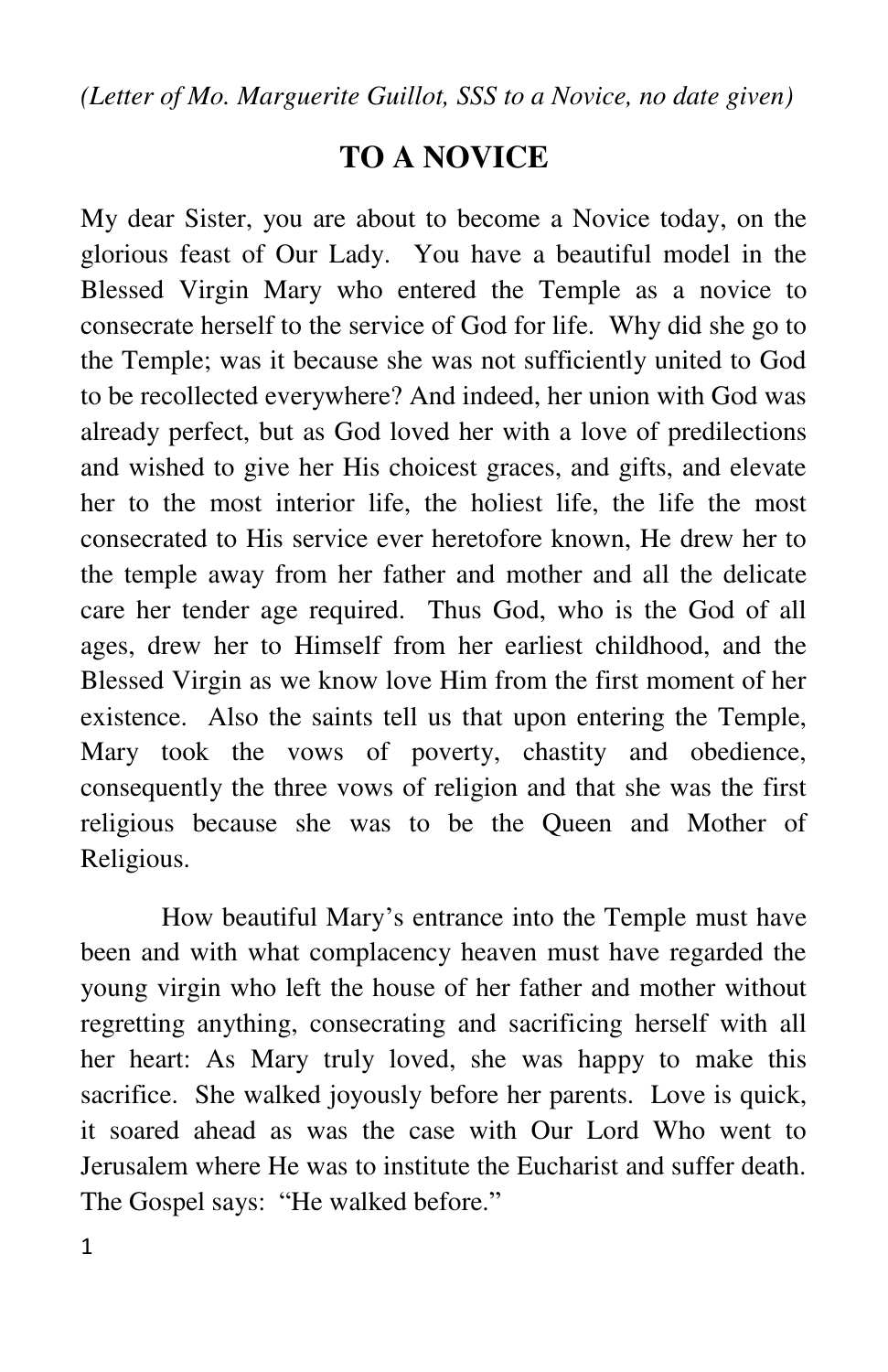Assuredly, the parents of the Blessed Virgin suffered a great deal from this early separation from their daughter. There must have been very painful moments for the heart of her mother, not to say what it must have cost the heart of Mary. She was a daughter and a loving daughter. Do not think that saints do not suffer or feel things or that their love for God makes them insensible; that would not be true. The more we love god, the more acute our sensibility becomes and nature very often revolts in the face of sacrifice. It is true that the Blessed virgin being immune from the stain of original sin could not suffer from selflove but she did suffer much through filial love.

 The temple of Jerusalem was built on a mountain facing Calvary. The magnificent steps leading up to the Temple were first built by Solomon then reconstructed after the ruin of the first Temple. With what joy the Blessed Virgin must have gone up those steps. She preceded the Lamb of God whose Mother she was to become. She was the blessed Sheep who was preparing herself to give this Divine Lamb to the world. After entering the Temple Mary was presented to the High Priest, then she was obliged to take leave of her parents to whom she give a loving farewell, for although they could come to see her, she no longer belonged to them.

 In the temple, Mary practiced all the duties of the religious life. She obeyed everybody making herself the least of all and showing herself most obliging as St. Ambrose tells us. She had nothing of her own; as she was to be Queen of religious who possess nothing. She practiced the most perfect chastity without the shadow of an imperfection. She shone like the sun of purity. The Holy Spirit compares her to the sun: "My chosen one is as beautiful as the sun."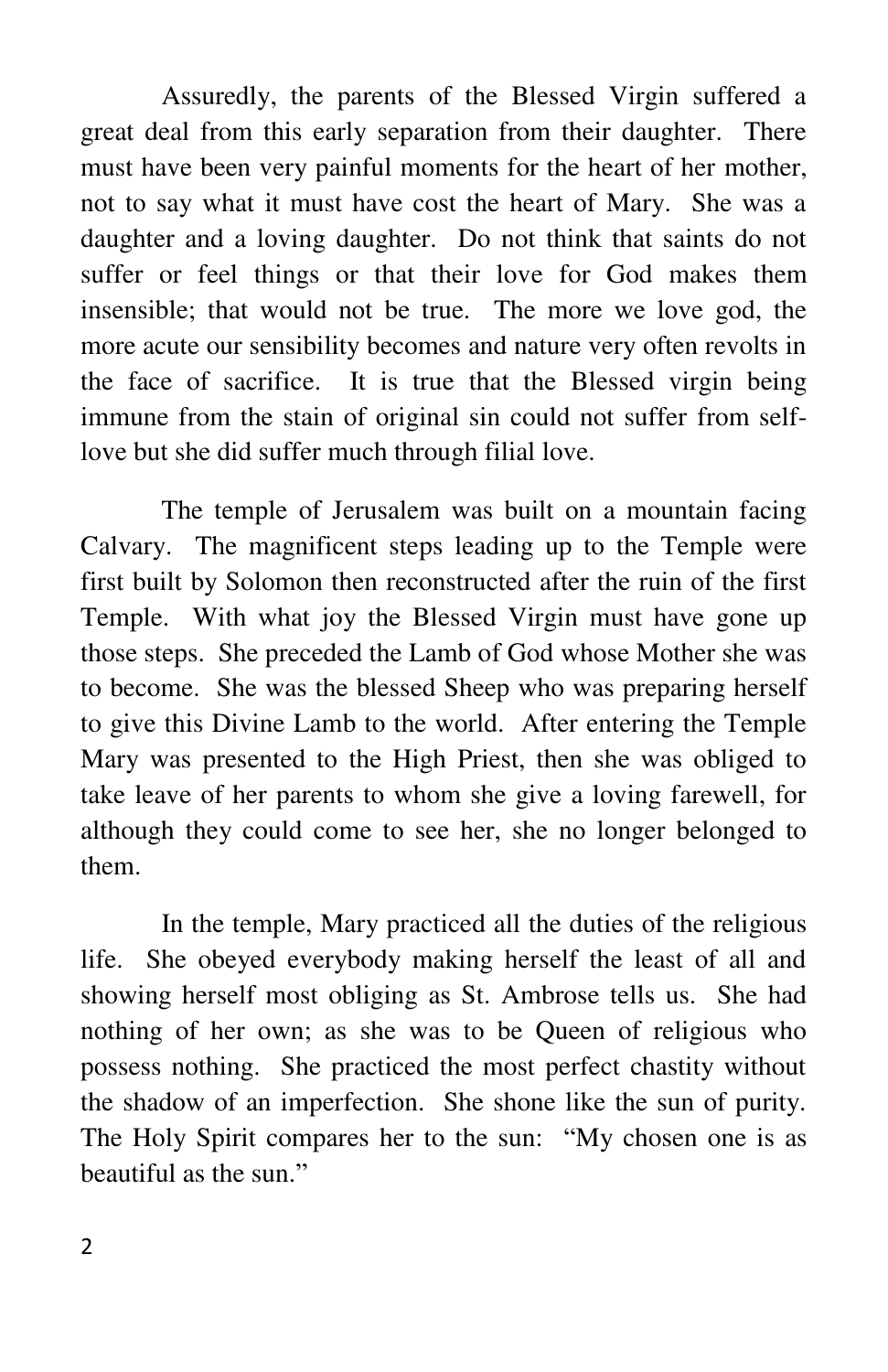Thus Mary gave herself to the practice of perfection in the midst of her companions without attracting attention too herself; but souls yet imperfect are inclined to be envious of a companion who is more perfect than they, so the Blessed Virgin certainly must have had to bear with the effects of childish jealousy, particularly peculiar to little girls. She must have suffered a great deal thereby learning by experience the trials other souls were to undergo.

 Finally, we can say that the life of Mary in the Temple attained the highest degree of perfection possible to a creature. The Presentation was the occasion of Blessed Virgin's appearing in public. It is the day on which many religious renew their vows, and priest their clerical promises. The Blessed Virgin is their Mother and Queen.

 Sister, today you are doing what Mary did. You were in the house as an aspirant but now you are going to enter into the Cenacle. You are going to follow Mary. What a beautiful day this is! Days are distinguished one from another according to the events that take place in our life. Well, today you are going to consecrate yourself to God.

 The consecration of a novice is a renunciation of the world, a complete renunciation of the things of the world in order to lead a life of death so as to live only of Jesus Christ and with Jesus Christ. It means that already a big step has been made and the hardest one of all.

 A novice is giving her liberty and lets herself be put to the test. This is perfect before God. It is then that the words of the Apocalypse are realized in her: " To him that overcometh, I will give the hidden manna…and anew name." Who is it that overcomes, she who has left the world, her liberty, her comfort and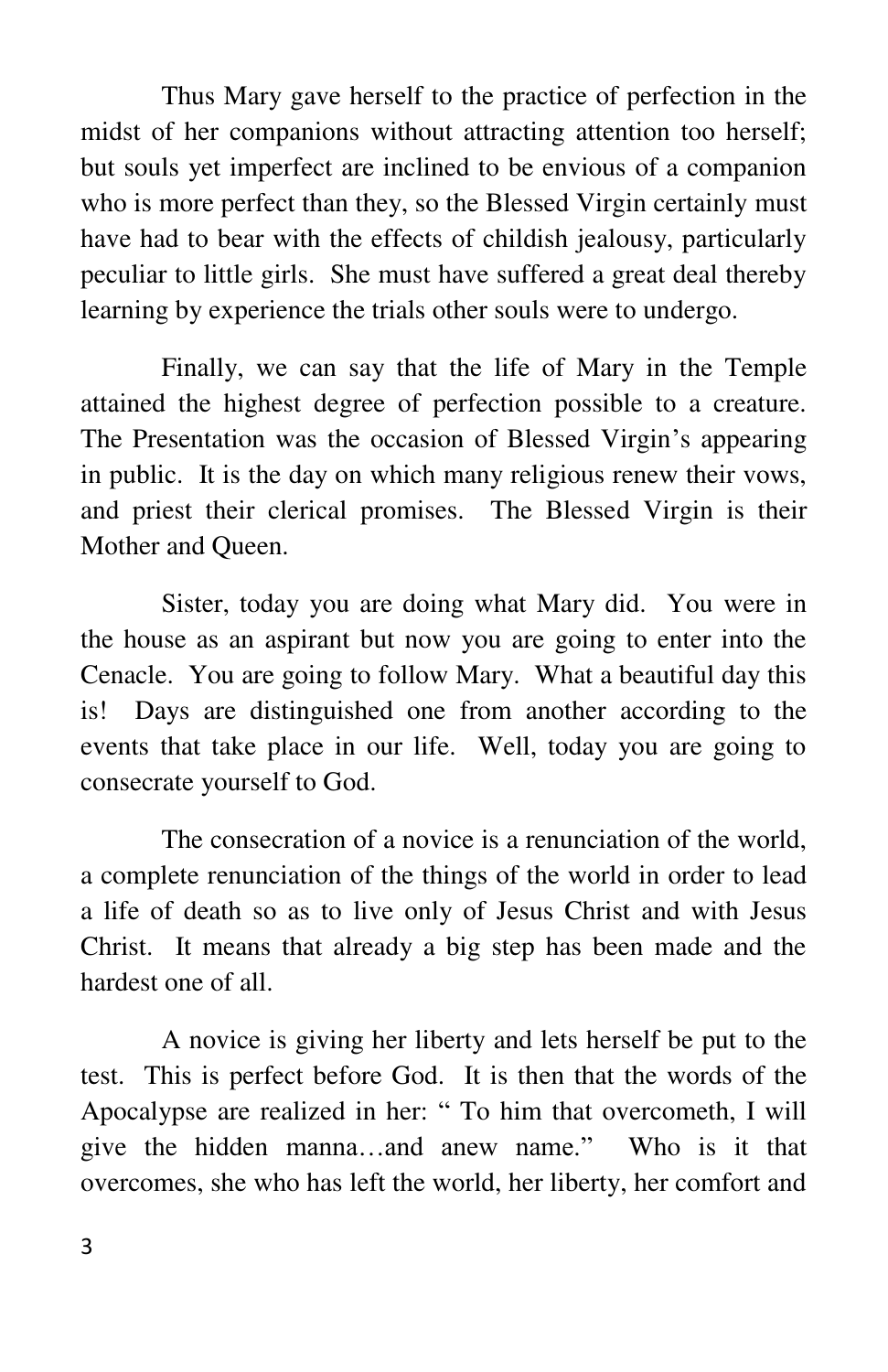the possibility of satisfying her nature. To sacrifice one's free will to act or not to act, to renounce the life of liberty one had in the world is to gain a great victory. It is what costs the most and many have not the courage to make the sacrifice.

 Then it follows that one must leave oneself, but many souls remain with their own ideas of perfection, in slothful attitude because they lack the courage to go further and lay the axe to the root. You had the courage to make the first sacrifice. You have left your home. Without being obliged to do so, you have renounced your liberty to put yourself under obedience that appears to be very petty and miserable in the eyes of people around the world since there is no honor attached to it. God hides this grace from the eyes of people of the world because they are not worthy of it. The world esteem things according to their exterior fame, but what the world does not understand you do.

 The first victory has been won. The battle however is going to continue. It would be a pity if we only had one victory to gain. The devil and nature are going to attack you, so that you may have the consolation before god of renewing your sacrifice and of giving yourself to Him anew.

 Our Lord also said: "It will give him the hidden manna if not the Eucharist possessed, the delight of the heart? This manna can be recognized only by those who eat it. It is our Lord manifesting Himself to the heart. You must have experienced this.

 You see now, my dear Sister, what a simple taking of the Habit is. It is very beautiful! And what should you do in return? Give yourself entirely to Our Lord, being a completely new life, consider all you have done as a preparation and indeed it is only that. Go to Our Lord as the Blessed Virgin went to the Temple, go